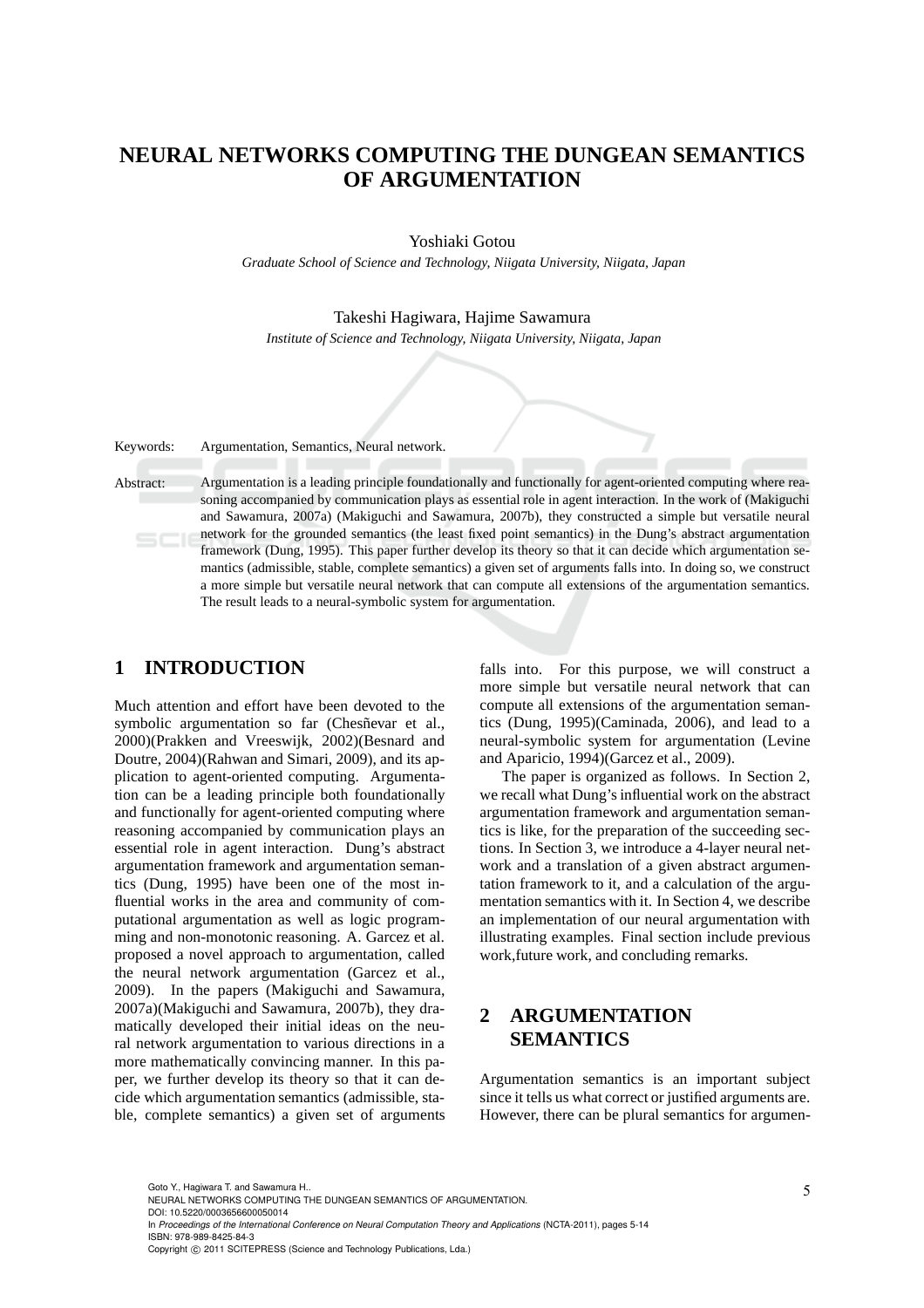tation, mainly derived from the nature of argumentation. We introduce the most basic and influential definitions for argumentation semantics which originated with (Dung, 1995).

## **2.1 Argumentation Framework**

The argumentation semantics begins with the definition of (abstract) argumentation framework (Dung, 1995). We are then concerned with calculating all extensions of the semantics for an argumentation framework. Then we assume the argumentation framework to be finite.

**Definition 1 (Argumentation Framework) (Dung, 1995).** An argumentation framework (*A F* ) is a pair  $\langle AR, \text{attacks} \rangle$  where AR is a finite set of arguments, and attacks is a binary relation over AR (in symbols, attacks  $subseteq AR \times AR$ ).

Each element  $A \in AR$  is called argument and (A,B) means argument A attacks argument B. An argumentation framework can be represented as a directed graph where the arguments are represented as nodes and the attack relation is represented as arrows. In this paper, we don't consider the internal structure of each of the arguments. For this reason, we don't refer to the structure of attack relations.

**Example 1 ( Ralph goes Fishing) (Caminada, 2008).** Consider the following arguments:

- **Argument A.** Ralph goes fishing because it is Sunday.
- **Argument B.** Ralph does not go fishing because it is Mother's day, so he visits his parents.
- **Argument C.** Ralph cannot visit his parents, because it is a leap year, so they are on vacation.

Three arguments are represented as A, B and C. In this case, we can see (B, A) as an attack relation because B says that Ralph does not go fishing against A. Similarly to  $(B, A)$  we can see  $(C, B)$  as an attack relation. An example of an argument framework of the argumentation is given in Figure 1.



Figure 1:  $\mathcal{AF} = \langle \{A, B, C\}, \{(B, A), (C, B)\} \rangle$ .

## **2.2 Dung's Argumentation Semantics**

The following definitions are basic notions and used in defining the argumentation semantics.

**Definition 2.** Let (AR,attacks) be an argumentation framework, $A, B \in AR$  and  $S \subseteq AR$ .  $attacks(A, B)$  iff  $(A, B) \in attacks$ .  $S^+ = \{A \in AR | \text{attacks}(S, A)\}.$  $\text{attacks}(S, A) \text{ iff } \exists C \in S(\text{attacks}(C, A)).$ 

In the definition above,  $S^+$  means a set of arguments attacked by the arguments belonging to the S.

**Definition 3 (Conflict-free (Dung, 1995)).** Let (AR, attacks) be an argumentation framework and let  $S \subseteq$ AR. S is said to be conflict-free iff  $S \cap S^+ = \emptyset$ .

In example 1, according to the definition 3,  ${A, C}$ is conflict-free but {A,B} is *not* conflict-free. The notion of conflict-free means that there don't exsit any attack relations each other.

The notion of defend is a core of argumentation semantics and defined as follows.

**Definition 4 (Defend (Dung, 1995)).** Let (AR,attacks) be an argumentation framework,  $A \in AR$  and  $S \subseteq AR$ . S is said to defend A (in symbols, defends(S,A)) iff  $\forall B \in AR(attacks(B,A) \rightarrow attacks(S,B)).$ 

In example 1, according to the definition 4,  $defends({C}, A)$  holds. And note that there are at least two attack relations when *de f ends*(*S*,*A*) holds (except  $S=0$ ). For example,  $(C,B)$  and  $(B,A)$  exist in example 1. For this reason, the neural network to be proposed in section 3 needs input, first hidden, and second hidden layer. So we can obtain two connections from input layer to second hidden layer. At the same time the neural net work consisted of the 3-layer implements the notion of *de f end*.

The following characteristic function *F* is useful for understanding the argumentation semantics and defined by the notion of *de f end*.

#### **Definition 5 (Characteristic Function** *F***) (Dung,**

**1995).** Let (AR,attacks) be an argumentation framework and  $S \subseteq AR$ . We introduce a characteristic function as follows:

- $F: 2^{AR} \rightarrow 2^{AR}$
- $F(S) = \{A \in AR \mid \text{defends}(S, A)\}\$

With these in mind, we give a series of definitions for the argumentation semantics.

**Definition 6 (Admissible Set (Dung, 1995)).** Let (AR,attacks) be an argumentation framework and S  $\subseteq$  AR. S is said to be admissible iff S is conflict-free and  $\forall A \in AR \text{ } (A \in S \rightarrow de-$ 

 $fends(S,A)$ )

iff S is conflict-free and  $S \subseteq F(S)$ .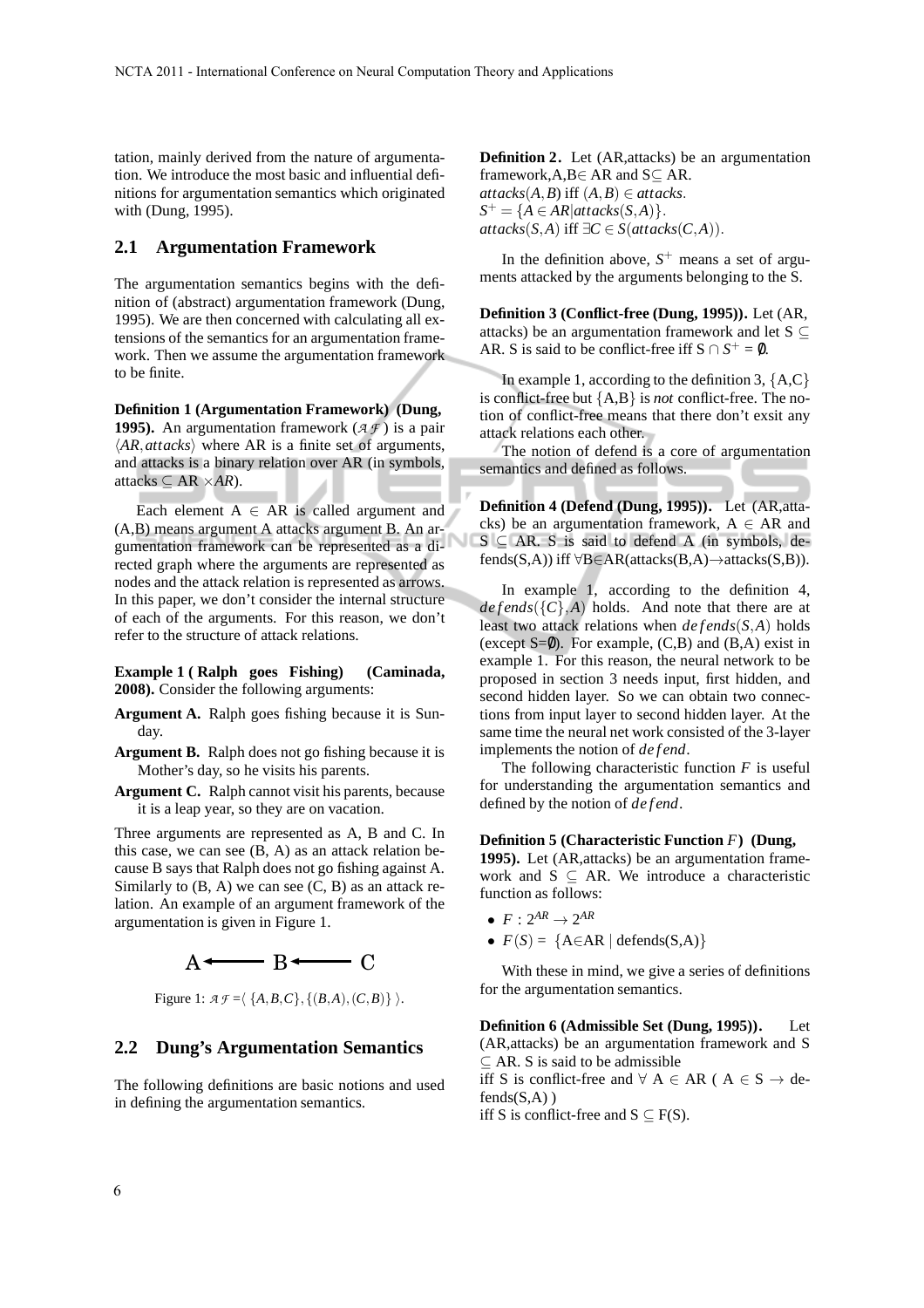According to Definition 6, the empty set is surely admissible set.

### **Definition 7 (Preferred Extension (Dung, 1995)).**

Let (AR,attacks) be an argumentation framework and  $S \subseteq AR$ . S is said to be a preferred extension iff S is a maximal (w.r.t set-inclusion) admissible set.

### **Definition 8 (Complete Extension (Dung, 1995)).**

Let (AR,attacks) be an argumentation framework and  $S \subseteq AR$ . S is said to be a complete extension iff S is conflict-free and  $\forall A \in AR \land A \in S \leftrightarrow$  $defends(S, A)$ iff S is conflict-free and S=F(S).

**Definition 9 (Stable Extension (Dung, 1995)).** Let (AR,attacks) be an argumentation framework and S ⊆ AR. S is said to be a stable extension iff S is conflict-free and  $\forall A \in AR \text{ } (A \notin S \rightarrow \text{ } at$  $tacks(S,A)$ )

iff S is conflict-free and  $S \cup S^+$ =AR.

The definition of the stable extension doesn't need the notion of *de f end*. Therefore we need to construct another layer for the neural network in order to compute the stable extension. In fact, output layer is implememted for it.

**Definition 10 (Grounded Extension) (Dung, 1995).** Let (AR,attacks) be an argumentation framework. The grounded extension is the minimal fixpoint of *F*.

We represent Admissible Set, Preferred Extension, Complete Extension, Stable Extension and Grounded Extension as AS, PE, CE, SE and GE respectively.

**Example 2 (Argumentation Semantics in** *A F* **).** Let  $\langle \{A,B,C,D,E\}, \{(A,B),(B,C),(C,D),(D,C),(D,E),\}$  $(E,E)$ } be an argumentation framework. The  $\mathcal{A} \mathcal{F}$ represented as a directed graph is given in figure 2.



Figure 2:  $A \mathcal{F} = \{\{A, B, C, D, E\}, \{(A, B), (B, C), (C, D), (D, A)\}\$  $C$ , $(D,E)$ , $(E,E)$ }.

All extensions of the argumentation semantics in *A F* are calculated as follows:

- $AS: \emptyset, \{A\}, \{D\}, \{A, C\}, \{A, D\}$
- $CE: \{A\}, \{A, C\}, \{A, D\}$
- $PE: \{A, C\}, \{A, D\}$
- *SE* :  ${A, D}$
- $\bullet$  *GE* : {*A*}

In the next section, we give a neural network which can computationally accomplish the argumentation semantics described so far.

# **3 NEURAL NETWORK CALCULATING DUNG'S ARGUMENTATION SEMANTICS**

We present how to construct a neural network which computes the argumentation semantics from *A F* and determines it using the constructed neural network. Once a neural network has been constructed for an argumentation framework, we can compute its semantics automatically. This means the neural network incorporates such an apparatus as for computing the characteristic function (cf. Definition 5).

From this section, we represent a translated neural network from  $A \mathcal{F}$  as  $\mathcal{N}$  and let (AR, attacks) be an argumentation framework.

## **3.1 Translation from** *A F* **to** *N*

#### **3.1.1 The Number of Attacks**

Before the translation algorithm from  $A \mathcal{F}$  to  $\mathcal{N}$ , we introduce the function *A* which tell us the number of attacks for each argument. And the values generated from the function *A* define the threshold  $\theta_{\alpha_k}$  of the second hidden neuron  $\alpha_{kh_2}$ .

**Definition 11 (Function** *A* **).** We introduce a function *A* as follows:

- $\mathcal{A}:AR\to\mathbb{N}$
- *A* (*X*) <sup>=</sup> |{(*Y*,*X*)|*<sup>Y</sup>* <sup>∈</sup> *AR*∧(*Y*,*X*) <sup>∈</sup> *attacks*}|

**Example 3.** Examples of function *A* in Figure 2 are given as follows:

- $A(A) = |0| = 0$
- $A(B) = |\{(A, B)\}| = 1$
- $A(C) = |\{(B, C)\}, \{(D, C)\}| = 2$
- $A(D) = |\{(C,D)\}| = 1$
- $A(E) = |\{(D, E)\}, \{(E, E)\}| = 2$

Generally the size of *attacks* equals the sum of function *A* for all arguments. For example 3,  $\alpha$ *attacks* =  $\alpha(A) + \alpha(B) + \alpha(C) + \alpha(D) + \alpha(E) =$  $0+1+2+1+2= 6$ . In addition the value of function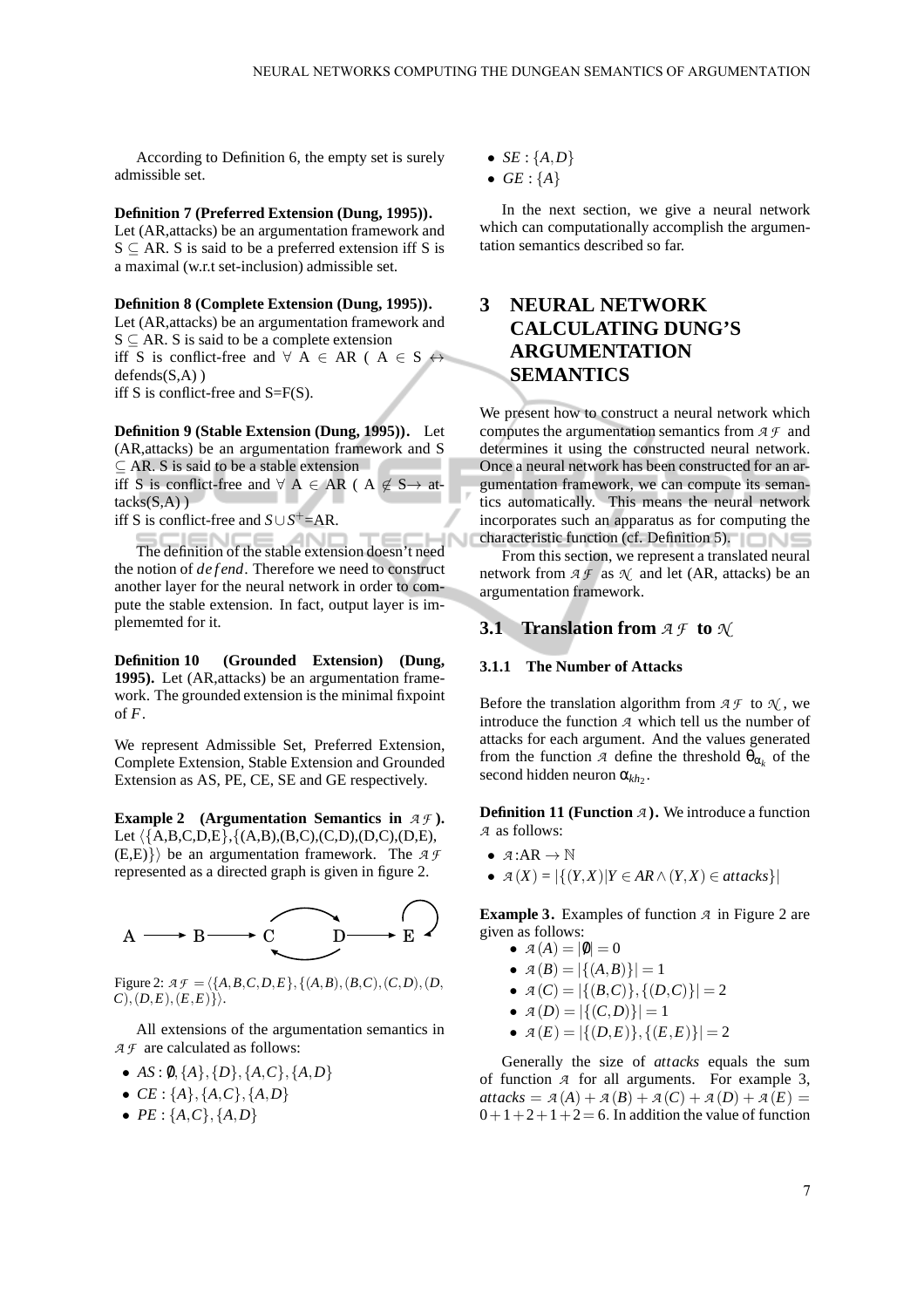$A(X)$  means the degree of difficulty of the *defend* for the argument X. Therefore if the function  $A(X)$  takes high value, it is difficult to defend the argument X.

#### **3.1.2 Translation Algorithm**

This subsubsection is a core part of this paper and shows the translation algorithm from  $A \mathcal{F}$  to  $\mathcal{N}$ . It is defined as follows:

- **Step 1 (Input).** Given an argumentation framework  $\langle AR, \text{attacks} \rangle$  where  $AR = {\alpha_1, \alpha_2, ..., \alpha_n}.$
- **Step 2 (Types of Neurons).** For each argument  $\alpha_k$ ∈AR (1≤k≤n), a neuron is created for each layer (input layer, first hidden layer, second hidden layer and output layer) and named as  $\alpha_{kX}$  (see Table 1 about X).



- **Step 3 (Weight).** Let **a**,**b** be positive real numbers and satisfy  $\sqrt{b} > a > 0$ . For each argument  $\alpha_k \in$ *AR* (1≤k≤n), do (i) ~ (iii).
	- **(i)** connect input neuron  $\alpha_{ki}$  to first hidden neuron  $\alpha_{kh_1}$  and set **a** as the connection weight.
	- (ii) connect hidden neuron  $\alpha_{kh_1}$  to second hidden neuron  $\alpha_{kh_2}$  and set **a** as the connection weight.
	- (iii) connect second hidden neuron  $\alpha_{kh_2}$  to output neuron  $\alpha_{k_0}$  and set **a** as the connection weight.
- **Step 4 (Connections and Weights).** Let  $\alpha_k$ ,  $\alpha_l \in AR$ . For each attack relation  $(\alpha_k, \alpha_l) \in$ attacks, do (i)  $\sim$  (iii).
	- **(i)** connect input neuron  $\alpha_{ki}$  to first hidden neuron  $\alpha_{lh_1}$  and set -**b** as the connection weight.
	- (ii) connect first hidden neuron  $\alpha_{kh_1}$  to second hidden neuron  $\alpha_{lh_2}$  and set -**b** as the connection weight.
	- $(\mathbf{ii})$  connect second hidden neuron  $\alpha_{kh_2}$  to output neuron  $\alpha_{l_o}$  and set -1 as the connection weight.
- **Step 5 (Threshold).** For each argument  $\alpha_k \in AR$  $(1 \leq k \leq n)$ , Set  $\mathcal{A}(\alpha_k) \cdot \mathbf{b}$  as the threshold  $\theta_{\alpha_k}$  of the second hidden neuron  $\alpha_{kh_2}$ .
- **Step 6 (Activation Function of Input Neurons).** Set  $i(x)$  as the activation function of the input neurons as follows (cf. Figure 3):

$$
i(x) = \begin{cases} x & (x \ge 0) \\ 0 & (x < 0) \end{cases} \tag{1}
$$



Figure 3: Activation function  $i(x)$ .



Figure 4: Activation function  $h(x)$ .

**Step 7 (Activation Function of First Hidden Neurons).** Set  $h(x)$  as the activation function of the first hidden neurons as follows (cf. Figure 4):

$$
h(x) = \begin{cases} \mathbf{a} & (x \ge \mathbf{a}^2) \\ 0 & (-\mathbf{b} < x < \mathbf{a}^2) \\ -\mathbf{b} & (x \le -\mathbf{b}) \end{cases} \tag{2}
$$

**Step 8 (Activation Function of Second Hidden Neurons**). Set  $g(x)$  as the activation function of the second hidden neurons as follows (cf. Figure 5):

$$
g(x) = \begin{cases} \mathbf{a} & (x \ge \theta_{\alpha_k}) \\ 0 & (x < \theta_{\alpha_k}) \end{cases} \tag{3}
$$

**Step 9 (Activation Function of Output Neurons).** Set  $f(x)$  as the activation function of the output neurons as follows (cf. Figure 6):

$$
f(x) = \begin{cases} \mathbf{a} & (x \ge \mathbf{a}) \\ 0 & (-\mathbf{a} < x < \mathbf{a}) \\ -\mathbf{a} & (x \le -\mathbf{a}) \end{cases} \tag{4}
$$

All  $A \mathcal{F}$  can be translated to  $\mathcal{N}$  by the translation algorithm above. Then  $\mathcal{N}$  must be a 4-layer neural network. However, the number of neurons is not constant. In detail, the number of neurons equals 4 times the number of the arguments.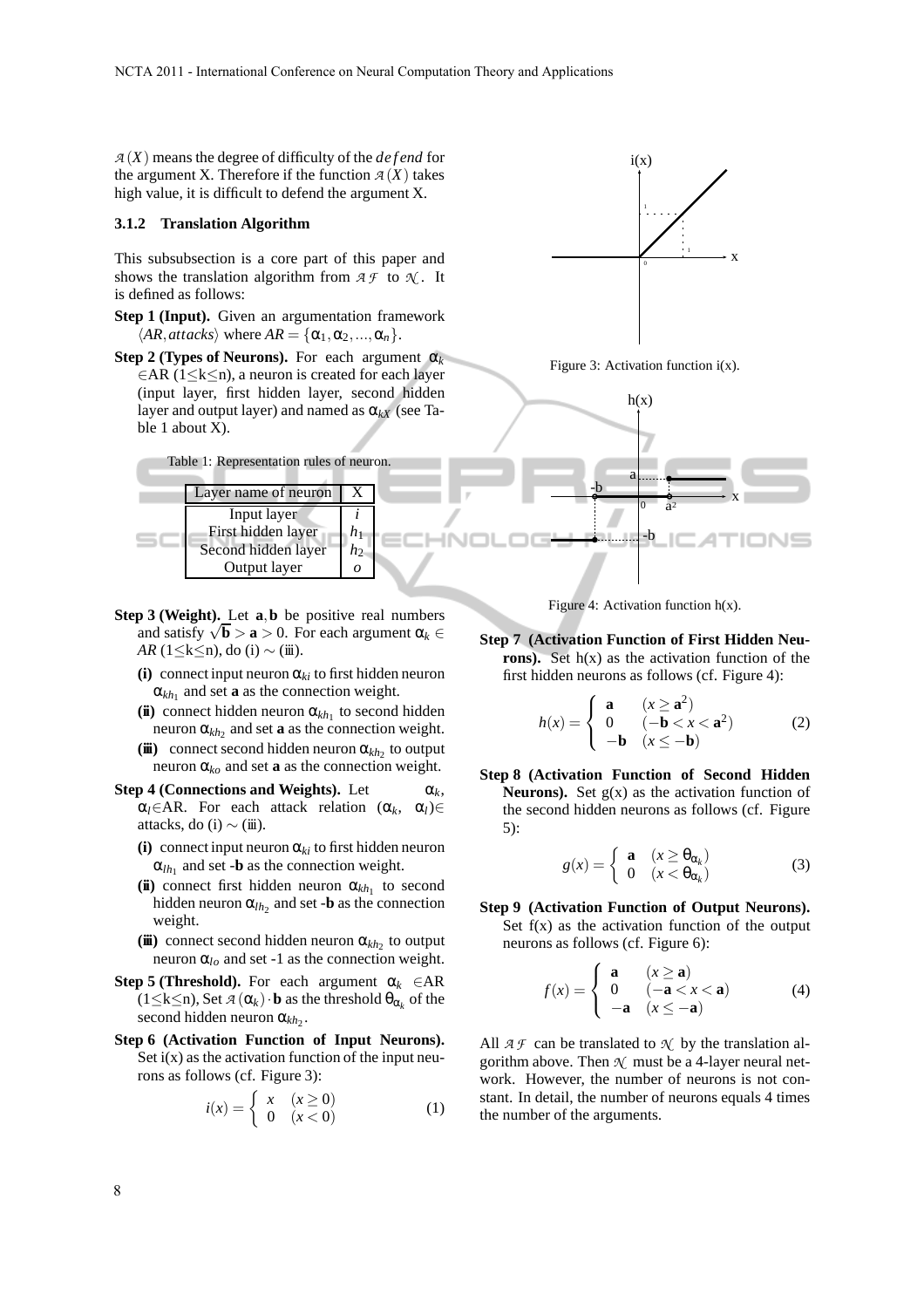

The starting point of the idea of the architectute for constructing the neural network comes from the notion of *defend*. According to the definition 4, at least two attack relations are required for it. Then we can gain an attack relation between two neurons. Similarly, we can gain two attack relations in the three neurons. Threrefore 3-layer neural network can implement the notion of *de f end*. And the threshold of the second hidden layer is specified by the number of attack relations and defines the notion of *de f end* and *conflict* − *free*. For this reason, 3-layer neural network from input layer to second hidden layer can compute the admissible set, complete extension, and grounded extension. However, for the purpose of the computing the stable extension, we add the output layer. Thus we construct the 4-layer neural network in this idea. In addition all settings are required so that the neural network computes argumentation semantics. For this reason, the neural network includes the characterictic function  $F$ (cf. Definition 5) and a capability of checking *con f lict* − *f ree* (cf. Definition 3).

And the argumentation semantics is computed via checking an input vector converted from a set of arguments (S∈AR) (cf.Definition12) and an output vector which is finally output by *N* . The criteria for checking the argument semantics is described in 3.3.

**Step 4.**

 $A_i$ 

 $\mathsf{A}_{\mathsf{h}_1}$ 

 $\mathsf{A}_{\mathsf{h}_2}$ 



 $\mathsf{B}_{\mathsf{h}_2}$ 

 $\mathsf{B}_{\mathsf{h}_1}$ 

Bi



 $(\mathsf{A_o})$   $(\mathsf{B_o})$   $(\mathsf{C_o})$   $(\mathsf{D_o})$   $(\mathsf{E_o})$ 

 $\mathbf{C}_{\mathsf{h}_2}$ 

 $\mathbf{C}_{\mathsf{h}_1}$ 

 $(C_i)$   $(D_i)$ 

 $\mathsf{D}_{\mathsf{h}_1}$ 

 $\left(\mathsf{D}_{\mathsf{h}_2}\right)$   $\left(\mathsf{E}_{\mathsf{h}_2}\right)$ 

 $\mathsf{E}_\mathsf{h_1}$ 

Ei

9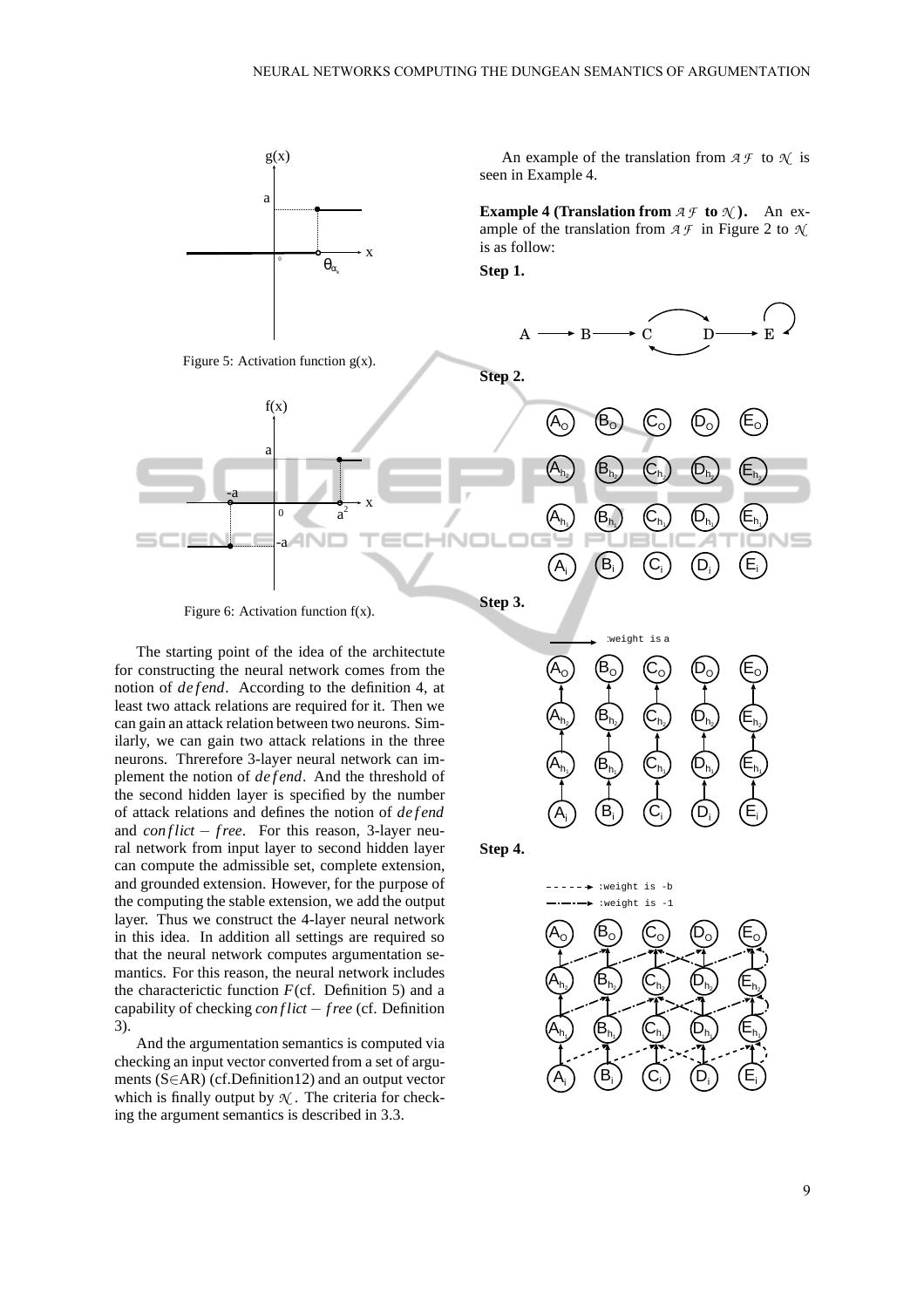|  | Table 2: Threshold $\theta_{\alpha_k}$ |  |
|--|----------------------------------------|--|
|--|----------------------------------------|--|

| Argument $\alpha_k$ | я<br>$(\alpha_k)$ | Threshold $\theta_{\alpha_k}$ |
|---------------------|-------------------|-------------------------------|
|                     |                   |                               |
| в                   |                   |                               |
| ⊂                   |                   | 2b                            |
|                     |                   |                               |
|                     |                   |                               |

**Step 5.** Thresholds for each argument are shown in Table 2.

**Step 6** ∼ **Step 9.** Set the activation function to each neuron.

# **3.2 Calculating Argumentation Semantics by using** *N*

In this subsection, we introduce notions and rules for calculating the argumentation semantics by *N* .

**Notation (Notation of Input-output Values of Neurons).** Let  $\alpha_k \in AR$ . We represent the input values of neurons as  $I_{\alpha_{kX}}$  and similarly the output as  $O_{\alpha_{kX}}$ (see Table 1 for X). The Figure 7 represents the inputoutput values of neurons.



Figure 7: Representation of the input-output values of neurons

An input vector is given to  $\mathcal{N}$  at first and used for judging the argumentation semantics. The vector is defined in the following Definition 12.

**Definition 12 (First Input Vector** *I*). Let  $|AR| = n$ and  $S \subseteq AR$ . A function *I* from a set of arguments to input vector is defined as follws:

•  $I: 2^{AR} \to \{a, 0\}^n$ 

• 
$$
I(S) = [I_{\alpha_{1i}}, I_{\alpha_{2i}}, ..., I_{\alpha_{ni}}], I_{\alpha_{ki}} = \begin{cases} \mathbf{a} & (\alpha_k \in S) \\ 0 & (\alpha_k \notin S) \end{cases}
$$

**Example 5 (First Input Vector).** Let Figure 2 be an argumentation framework and  $S = \{A, C, E\}$ . The first input vector  $I(S) = [\mathbf{a}, 0, \mathbf{a}, 0, \mathbf{a}]$  by Definition 12.

Only when calculating the grounded extension, an output vector is fed back as an input vector until *N* gets to be a converging state (cf. Definition 14). The following notions are necessary for the feedbacks.

**Definition 13 (Time Round** τ**).** In the computation with a neural network  $\mathcal N$ , the passage of time till the output-vector is read off at the output-neurons since the input-neurons are given an input-vector is called time round, symbolically denoted  $\tau$ . It has 0 as initial value, and is incremented by 1 every time on inputvector is recurrently given to *N* .

**Definition 14 (Converging State of**  $\mathcal{N}$ **).** If the input-vector given to  $\mathcal{N}$  is identical with the outputvector read off at the same τ, the computation of *N* is said to be in a converging state.

## **3.3 Argumentation Semantics in** *N*

The following definitions show how to interpret a result of computation of  $\mathcal{N}$  and determine the argumentation semantics of  $\mathcal{N}$ . The argumentation semantics in  $\mathcal N$  can be defined only using the inputoutput vectors except the grounded extension. Let k be a natural number,  $|AR| = n$ , the first input vector be  $[i_1, i_2, i_3, \ldots, i_n]$  and the output vector be  $[o_1, o_2, o_3, ..., o_n].$ 

**Definition 15 (Admissible Set in** *N* **).** A set S⊆AR is an admissible set in  $\mathcal{N}$  iff  $\forall k (i_k = \mathbf{a} \rightarrow o_k = \mathbf{a})$ .

**Example 6.** Let  $S = \{D\}$ . The input-output vector in the translated  $\mathcal{N}$  from Figure 2 (cf. Example 4) is the following:

**First Input Vector.** [0,0,0,**a**,0] **Output Vector.** [**a**,0,0,**a**,0]

According to Definition 15,  $\{D\}$  is an admissible set in  $\mathcal{N}$ .

**Definition 16 (Complete Extension in** *N* **).** A set S⊆AR is a complete extension in  $\mathcal{N}$  iff  $\forall k (i_k = \mathbf{a} \leftrightarrow \mathbf{a})$  $o_k = \mathbf{a}$ ).

**Example 7.** Let  $S = \{A, D\}$ . The input-output vector in the translated  $\mathcal N$  from Figure 2 (cf. Example 4) is the following: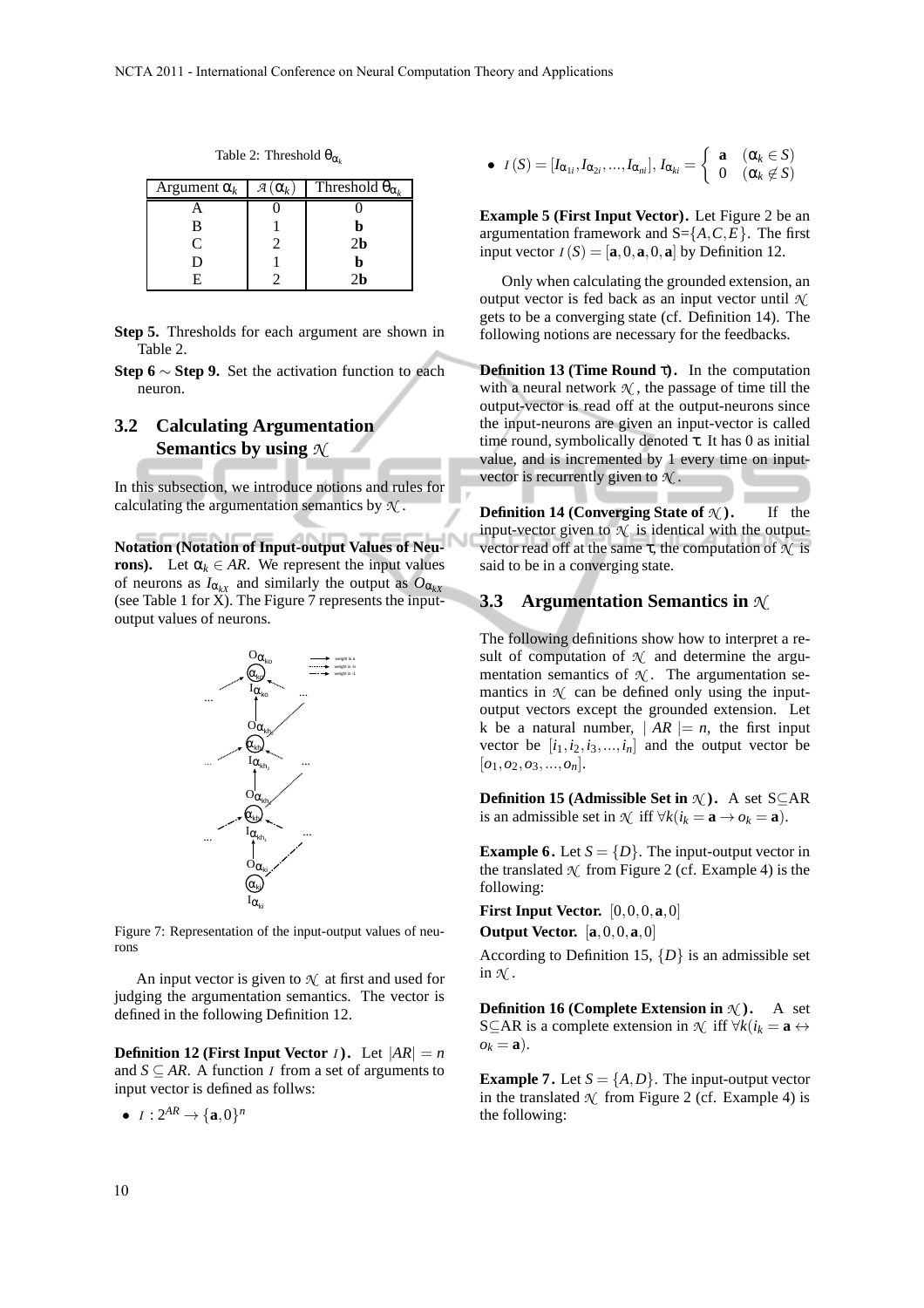**First Input Vector.** [**a**,0,0,**a**,0] **Output Vector.** [**a**,0,0,**a**,0]

According to Definition 16,  $\{A, D\}$  is a complete extension in  $\mathcal{N}$ .

**Definition 17 (Stable Extension in** *N* **).** A set S⊆AR is a stable extension in *N* iff  $\forall k (i_k = \mathbf{a} \leftrightarrow o_k = \mathbf{a}) \land \forall l (i_l = 0 \rightarrow o_l = -\mathbf{a}).$ 

**Example 8.** Let  $S = \{A, C, E\}$ . The input-output vector in the translated  $\mathcal N$  from Figure 2 (cf. Example 4) is the following:

**First Input Vector.** [**a**,0,**a**,0,**a**]

**Output Vector.** [**a**,−**a**,**a**,−**a**,**a**]

According to Definition 17,  $\{A, C, E\}$  is a stable extension in *N* . 

**Definition 18 (Grounded Extension in**  $\mathcal{N}$ ). Let  $S =$ 0.  $S_g = \{ \alpha_k \in AR \mid O_{\alpha_{ko}} = \mathbf{a} \text{ in the converging state of } \}$  $\mathcal{N}$ } is the grounded extension.

**Example 9.** The input-output vector in the translated *N* from Figure 2 (cf. Example 4) is the following: When calculating the grounded extension, the first input vector must be  $I(\emptyset) = [0, 0, 0, 0, 0]$ . And the output vector in the converging state of  $\mathcal{N}$  is used for checking the grounded extension.

**First Input Vector.** [0, 0, 0, 0, 0]

**Output Vector.** [**a**,−**a**,0,0,0]

According to Definition 18,  ${A}$  is a grounded extension in *N* .

# **3.4 Soundness of Neural Network Argumentation**

The follwing theorem states that the computation of the neural network provides a sound computation in the sense that it yields the same extension as Dung's semantics.

**Theorem 1.** *Let*  $S \in AR$ *. S is an extension of argumentation semantics calculated in N iff S is an extension of the argumentation semantics in A F .*

Due to the space limitation, we will not describe the details of the proof (see Chapter 5 in (Gotou, 2010)). The idea of the proof is showing the soundness of the definition of the threshold  $\theta_{\alpha_k}$ . Because the threshold defines the notion of *defend* and *con flict* − *f ree* and argumentation semantics are mostly defined by them.

ファイル(F) 編集(E) 表示(V) 端末(I) タブ(B) ヘルプ(H) u8bee% java Neural\_improved Input the number of arguments:5 The inputted arguments have been named as follow.  $AR = \{ A, B, C, D, E \}$ Inout attacked arouments. (Type '0' if arguments have no more arguments to be attacked.) Input an element of A's attacks set  $(A \rightarrow ?):B$ Input an element of A's attacks set (A -> ? ):0  $\blacksquare$ : input Input an element of B's attacks set  $(B \rightarrow ?)$ : Input an element of B's attacks set  $(6 \rightarrow ?)$ :0 Input an element of C's attacks set  $(C \rightarrow ?)$ :D Input an element of  $C^1$ s attacks set  $(C \rightarrow ?): \emptyset$ Input an element of D's attacks set  $(D \rightarrow ?)$ : Input an element of D's attacks set  $(D \rightarrow ?)$ :E Input an element of D's attacks set  $(D \rightarrow ?)$ :0 Input an element of  $E$ 's attacks set  $(E \rightarrow ?)$ :E Input an element of E's attacks set  $(E \rightarrow ?): \theta$  $attacks = \{ (A,B), (B,C), (C,D), (D,C), (D,E), (E,E) \}$  $|{\sf attacks}| = 6$ Figure 8: A program behavior from Step 1 to Step 4.

**4 IMPLEMENTATION** 

In this section, we briefly describe an implementation of the neural network argumentation by using its program results. When the program receives *A F* , it outputs all extensions for each semantics(Admissible, Complete, Stable, Grounded). The following is the flow of the program.

**Step 1.** Input the number of arguments.

- **Step 2.** Arguments named in alphabetical order are generated.
- **Step 3.** Input the name of an argument which is attacked for each argument, otherwise type'0'.
- **Step 4.** After inputting every counterargument, all attack relations are output.
- **Step 5.** Input-output values of neurons are output for every calculation process.

**Step 6.** All extensions for each semantics are output.

Here, we will show an example of the program behavior, assuming the program receives  $A \mathcal{F} = \langle \{A, B, C, D, E\},\}$  $\{(A,B), (B,C), (C,D), (D,C), (D,E), (E,E)\}\rangle$  which is given in Figure 2. An example of the program behavior from Step 1 to Step 4 is given in Figure 8.

Now we calculate some semantics for *A F* . There are 5 arguments and therefore we input 5 (Step 1). Thereupon 5 arguments (named A, B, C, D, E) are generated (Step 2). Then we input the name of an argument which is attacked. For the argument A in this example, A attacks B and has no more arguments it attacks. Accordingly, we input B at first and next, input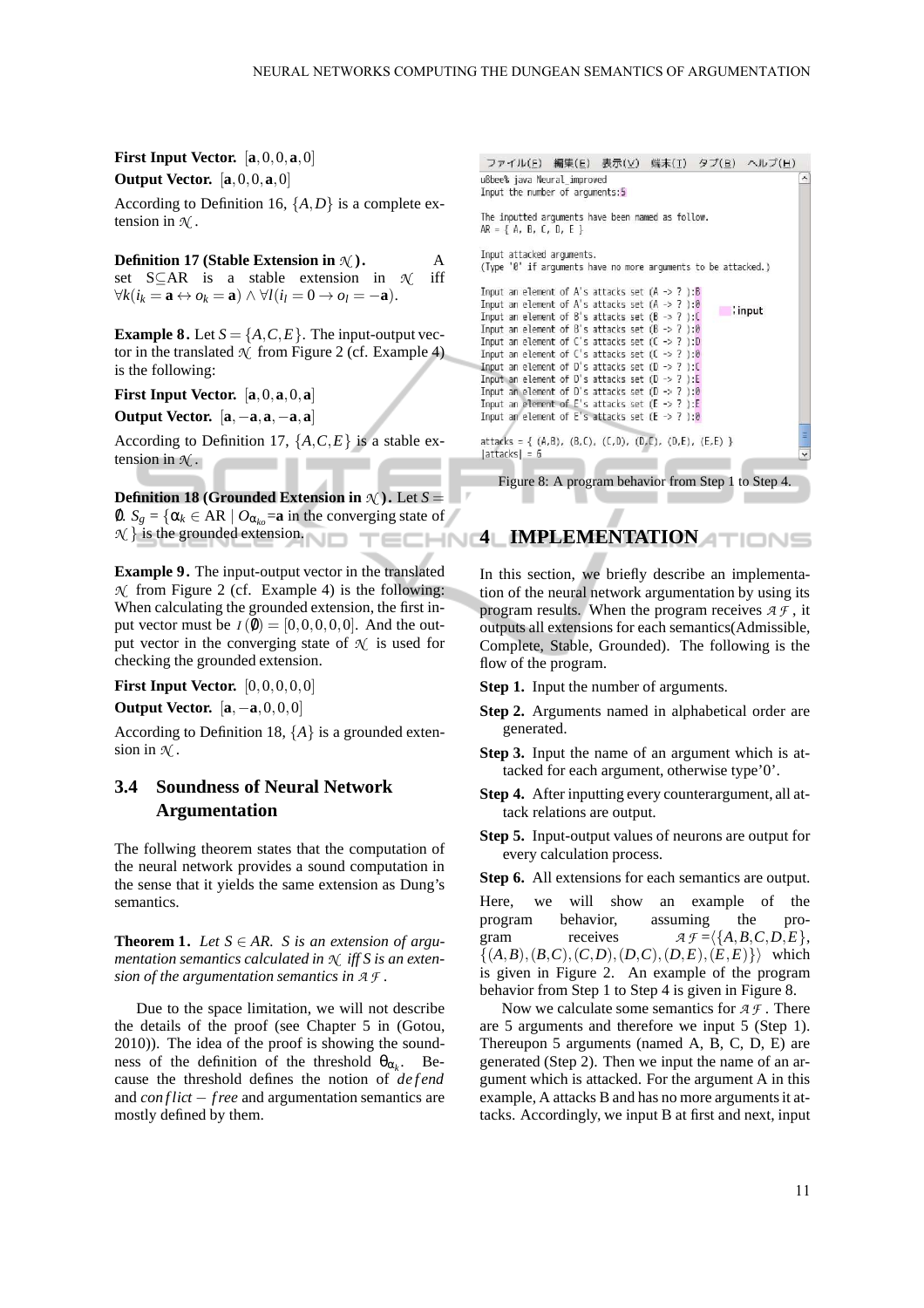|                 | ファイル(E) 編集(E) 表示(V)                                                                                                                                                                                                                                                                                                                                                                  |  |          |   |          |   |    | 端末(I) タブ(B) ヘルプ(H) |                |
|-----------------|--------------------------------------------------------------------------------------------------------------------------------------------------------------------------------------------------------------------------------------------------------------------------------------------------------------------------------------------------------------------------------------|--|----------|---|----------|---|----|--------------------|----------------|
| 端末              |                                                                                                                                                                                                                                                                                                                                                                                      |  |          |   |          | × | 端末 |                    | ×              |
|                 | *************************                                                                                                                                                                                                                                                                                                                                                            |  |          |   |          |   |    |                    | $\overline{ }$ |
| $S = \emptyset$ |                                                                                                                                                                                                                                                                                                                                                                                      |  |          |   |          |   |    |                    |                |
|                 | $\begin{array}{cccccc} \texttt{J} - \texttt{u} & (\texttt{input}) & 0 & 0 & 0 & 0 & 0 \\ \texttt{J} & (\texttt{output}) & 0 & 0 & 0 & 0 & 0 \\ \texttt{Hidden1: (input)} & 0 & 0 & 0 & 0 & 0 & 0 \\ \texttt{Hidden2: (output)} & 0 & 0 & 0 & 0 & 0 & 0 \\ \texttt{Hidden2: (input)} & 0 & 0 & 0 & 0 & 0 & 0 \\ \texttt{Output}: (\texttt{input}) & 1 & 0 & 0 & 0 & 0 \\ \end{array}$ |  |          |   |          |   |    |                    | Ξ              |
|                 |                                                                                                                                                                                                                                                                                                                                                                                      |  |          |   |          |   |    |                    |                |
|                 |                                                                                                                                                                                                                                                                                                                                                                                      |  |          |   |          |   |    |                    |                |
|                 |                                                                                                                                                                                                                                                                                                                                                                                      |  |          |   |          |   |    |                    |                |
|                 |                                                                                                                                                                                                                                                                                                                                                                                      |  |          |   |          |   |    |                    |                |
|                 |                                                                                                                                                                                                                                                                                                                                                                                      |  |          |   |          |   |    |                    |                |
|                 |                                                                                                                                                                                                                                                                                                                                                                                      |  |          |   |          |   |    |                    |                |
|                 | $:(output)$ 1-1                                                                                                                                                                                                                                                                                                                                                                      |  | $\theta$ | ø | $\theta$ |   |    |                    |                |
|                 | $timeround = \theta$<br>*************************                                                                                                                                                                                                                                                                                                                                    |  |          |   |          |   |    |                    |                |
|                 | Input : $(input)$ 1 -1 0 0                                                                                                                                                                                                                                                                                                                                                           |  |          |   | 0        |   |    |                    |                |
|                 |                                                                                                                                                                                                                                                                                                                                                                                      |  |          |   |          |   |    |                    |                |
|                 | (output) 1 0 0 0 0<br>Hidden1:(input) 1 -2 0 0 0<br>(output) 1 -2 0 0 0<br>Hidden2:(input) 1 -3 2 0 0<br>Hidden2:(input) 1 -3 2 0 0<br>Output :(input) 1 -1 0 0 0<br>Output :(input) 1 -1 0 0 0                                                                                                                                                                                      |  |          |   |          |   |    |                    |                |
|                 |                                                                                                                                                                                                                                                                                                                                                                                      |  |          |   |          |   |    |                    |                |
|                 |                                                                                                                                                                                                                                                                                                                                                                                      |  |          |   |          |   |    |                    |                |
|                 |                                                                                                                                                                                                                                                                                                                                                                                      |  |          |   |          |   |    |                    |                |
|                 |                                                                                                                                                                                                                                                                                                                                                                                      |  |          |   |          |   |    |                    |                |
|                 | : (output) $1 - 1$                                                                                                                                                                                                                                                                                                                                                                   |  | $\theta$ |   | 0 0      |   |    |                    |                |
|                 | $timeround = 1$                                                                                                                                                                                                                                                                                                                                                                      |  |          |   |          |   |    |                    |                |
|                 | *************************                                                                                                                                                                                                                                                                                                                                                            |  |          |   |          |   |    |                    |                |

Figure 9: Computation process (1).

0 (Step 3). After inputting every counterargument, all attack relations are outputted (Step 4).

We set 1 as **a** and 2 as **b** in the implementation. The following shows the computation process for checking the grounded extension (input  $S=0$ ). See Figure 9. The vectors in lines represent the inputoutput values of each neuron and are listed in alphabetical order about arguments and the top is the input and the bottom is the output. Calculating only the grounded semantics, the output vector is fed back as a new input vector. In the time round 1, the input vector equals to the output vector. We can regard it as a converging state of  $\mathcal{N}$ . Thus  $\{A\}$  is the grounded extension in  $\mathcal{N}$  by Definition 18.

The computation process for input  $S = \{A, D\}$  is shown in Figure 10. According to Definition 15, 16

|    |                                                 |  |  |   |    | ファイル(F) 編集(E) 表示(V) 端末(T) タブ(B) ヘルプ(H) |           |
|----|-------------------------------------------------|--|--|---|----|----------------------------------------|-----------|
| 端末 |                                                 |  |  | × | 端末 |                                        | ×         |
|    | **************************                      |  |  |   |    |                                        | $\lambda$ |
|    | $S = \{ A, D \}$                                |  |  |   |    |                                        |           |
|    | Input :(input) 1 0 0 1 0<br>:(output) 1 0 0 1 0 |  |  |   |    |                                        |           |
|    |                                                 |  |  |   |    |                                        |           |
|    | Hidden1:(input) 1-2-2 1-2                       |  |  |   |    |                                        |           |
|    | :(output) $1 - 2 - 2$ 1 -2                      |  |  |   |    |                                        | Ę         |
|    | Hidden2:(input) 1-3-1 3-1                       |  |  |   |    |                                        |           |
|    | :(output) $1 \t0 \t0 \t1 \t0$                   |  |  |   |    |                                        |           |
|    | Output : (input) 1-1-1 1-1                      |  |  |   |    |                                        |           |
|    | : (output) $1 - 1 - 1 1 - 1$                    |  |  |   |    |                                        |           |
|    | timeround = $\theta$                            |  |  |   |    |                                        |           |
|    | ***************************                     |  |  |   |    |                                        | v         |

Figure 10: Computation process (2).

and 17, {*A*,*D*} are admissible, complete and stable.

The results of all extensions of the argumentation semantics is shown as Figure 11. We need the powerof-AR computations in  $\mathcal N$  in order to get all extensions of the argumentation semantics.

|        |                   | ファイル(F) 編集(E) 表示(V) 端末(T) タブ(B)           |  | ヘルコ       |
|--------|-------------------|-------------------------------------------|--|-----------|
|        |                   |                                           |  | $\hat{ }$ |
|        |                   | AS N: 0, { A }, { A, C }, { D }, { A, D } |  |           |
|        |                   | CE N : { A }, { A, C }, { A, D }          |  |           |
|        | $SE N$ : ${A.D.}$ |                                           |  |           |
| u8bee% | GEN : {A}         |                                           |  | Ξ         |

Figure 11: Results of argumentation semantics.

# **5 PREVIOUS WORK**

Previously, Makiguchi and Sawamura proposed the neural network that computes the Dungean argumentation semantics (Makiguchi and Sawamura, 2007a)(Makiguchi and Sawamura, 2007b). However, it turned out that the neural network cannot compute the Dungean argumentation semantics in some abstract argumentation framework. For example, let be  $\langle |\{A,B,C\}, \{(B,A),(C,B)\}\rangle$  an argumentation framework shown in Figure 1 and  $S = \{A, C\}$ . According to the study (Makiguchi and Sawamura, 2007a)(Makiguchi and Sawamura, 2007b), first input vector  $=[1,0,1]$  and input vector  $=[0,-1,1]$ . This means that  $\{A,C\}$  is not justified in admissible set by the work (Makiguchi and Sawamura, 2007a)(Makiguchi and Sawamura, 2007b). However, according to the definition 6, {*A*,*C*} should be justified in admissible set. Thus the neural network cannot compute some extensions correctly. On the other hand the neural network we proposed can compute all extensions. In the same example, first input vector = $[\mathbf{a}, 0, \mathbf{a}]$  and input vector = $[\mathbf{a}, -\mathbf{a}, \mathbf{a}]$ . According to the definition 15,  $\{A, C\}$  is justified in admissible set as well as Dungean argumentation semantics. For this reason, there are several differences between our work and the work (Makiguchi and Sawamura, 2007a)(Makiguchi and Sawamura, 2007b). And the main differences are shown as follws:

- The former architecture is 3-layer neural network but the latter is 4-layer.
- The former neural network is completely defined by invariable but the latter is mostly defined by variable.
- The former neural network needs the definition of types of attack relation but the latter doesn't.
- The former is the recurrent neural network but the latter is the feedforward neural network (except the computation of the grounded extension).
- The former neural network cannot compute some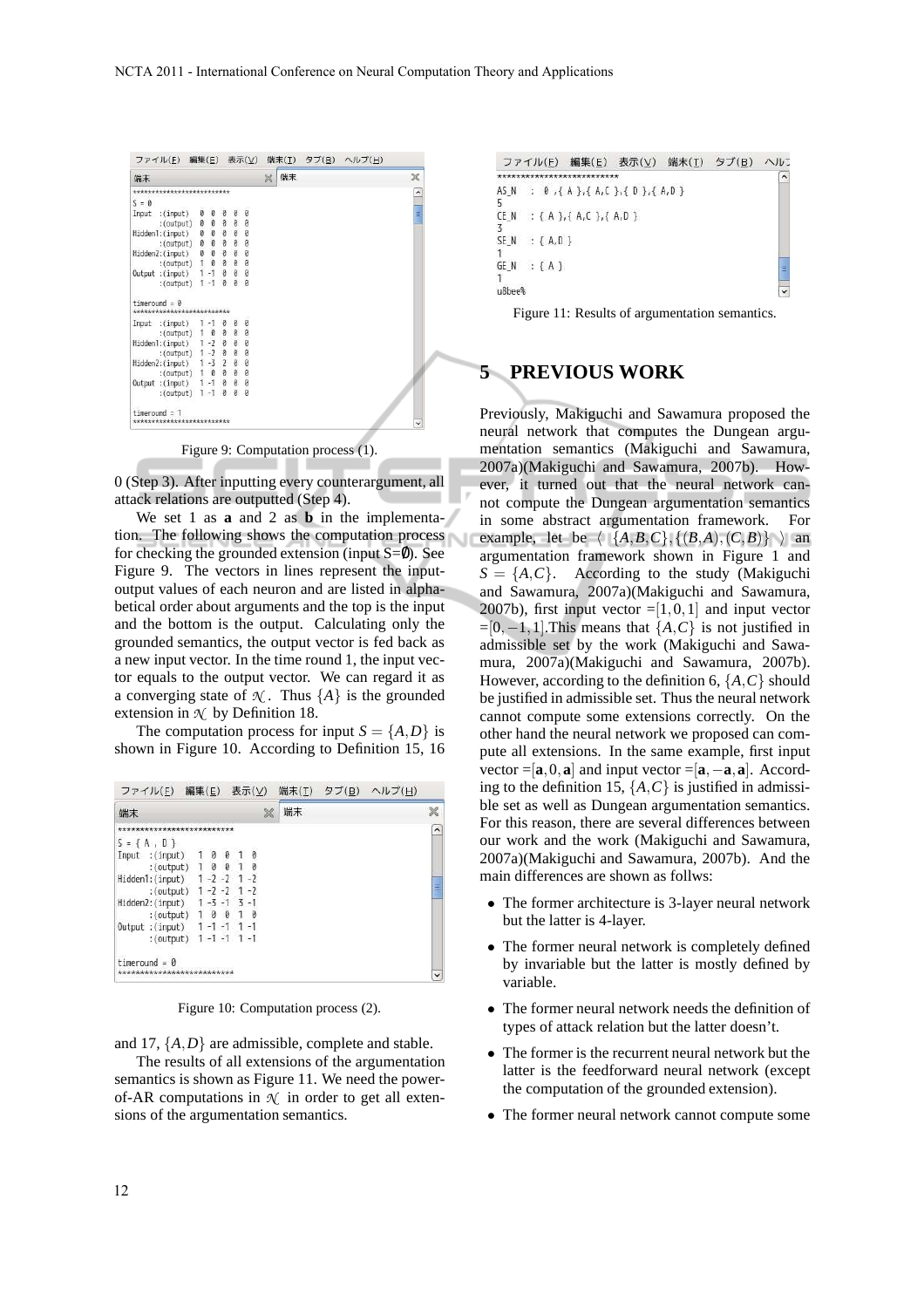extensions but the latter can compute all extensions.

The neural network we proposed is constructed so that it can compute the Dungean argumentation semantics correctly. And the Dungean argumentation semantics is defined by the notions of defend and conflict-free mainly. For this reason, all parameters are set up so that the notions are implememted into the neural network.

## **6 RELATED WORK**

D'Avila Garcez et al. initiated a novel approach to argumentation, called the neural network argumentation (Garcez et al., 2005). However, the semantic analysis for it is missing there. That is, it is not clear what they calculate by their neural network argumentation.

Besnard and Doutre proposed three symbolic approaches to checking the acceptability of a set of arguments (Besnard and Doutre, 2004), in which not all of the Dungean semantics can be dealt with. So it may be fair to say that our approach with the neural network is more powerful than Besnard et al.'s methods.

Vreeswijk and Prakken proposed a dialectical proof theory for the preferred semantics (Vreeswijk and Prakken, 2000). It is similar to that for the grounded semantics (Prakken and Sartor, 1997), and hence can be simulated in our neural network as well.

Hölldobler and his colleagues gave a method to encode a logic program to a 3-layer recurrent neural network and compute the least fixed point of it (Hölldobler and Kalinke, 1994) in the semantics of logic programming. We, on the other hand, constructed a 4-layer neural network, but our neural network computes not only the least fixed point (grounded semantics) but also the fixed points (complete extension) in the argumentation semantics.

# **7 CONCLUDING REMARKS**

It is a long time since connectionism appeared as an alternative movement in cognitive science or computing science which hopes to explain human intelligence or soft information processing. It has been a matter of hot debate how and to what extent the connectionism paradigm constitutes a challenge to classicism or symbolic AI. On the other hand, much effort has been devoted to a fusion or hybridization of neural net computation and symbolic one (Jagota et al., 1999).

In this paper, we proposed a neural network which computes all extensions of an argumentation semantics exactly for every argumentation framework and showed the soundness of neural network argumentation. The results yield a strong evidence to show that such a symbolic cognitive phenomenon as human argumentation can be captured within an artificial neural network.

With the neural argumentation framework presented in the paper, we showed that symbolic dialectical proof theories can be obtained from the neural network computing various argumentation semantics, which allow to extract or generate symbolic dialogues from the neural network computation under various argumentation semantics. The results illustrate that there can exist an equal bidirectional relationship between the connectionism and symbolism in the area of computational argumentation (Gotou et al., 2011).

The simplicity and efficiency of our neural network may be favorable to our future plan such as introducing learning mechanism into the neural network argumentation, implementing the neural network engine for argumentation, and so on. Specifically, it might be possible to take into account the so-called core method developed in (Hölldobler and Kalinke, 1994) and CLIP in (Garcez et al., 2009) although our neural-symbolic system for argumentation is much more complicated due to the complexities and varieties of the argumentation semantics.

The neural argumentation framework allows to build an Integrated Argumentation Environment (IAE) based on the logic of multiple-valued argumentation (Takahashi and Sawamura, 2004), powered by the neural network. We are planning to incorporate the neural argumentation framework to IAE.

## **REFERENCES**

- Besnard, P. and Doutre, S. (2004). Checking the acceptability of a set of arguments. In *10th International Workshop on Non-Monotonic Reasoning (NMR 2004*, pages 59–64.
- Caminada, M. (2006). Semi-stable semantics. In Dunne, P. E. and Bench-Capon, T. J. M., editors, *Computational models of argument: proceedings of COMMA 2006*, volume 144 of *Frontiers in Artificial Intelligence and Applications*, pages 121–130. IOS Press.
- Caminada, M. (2008). A gentle intro-<br>duction to argumentation semantics. duction to argumentation http://icr.uni.lu/caminada/publications/Semantics Intr oduction.pdf.
- Chesñevar, C. I., Maguitman, G., and Loui, R. P. (2000). Logical models of argument. *ACM Computing Surveys*, 32:337–383.